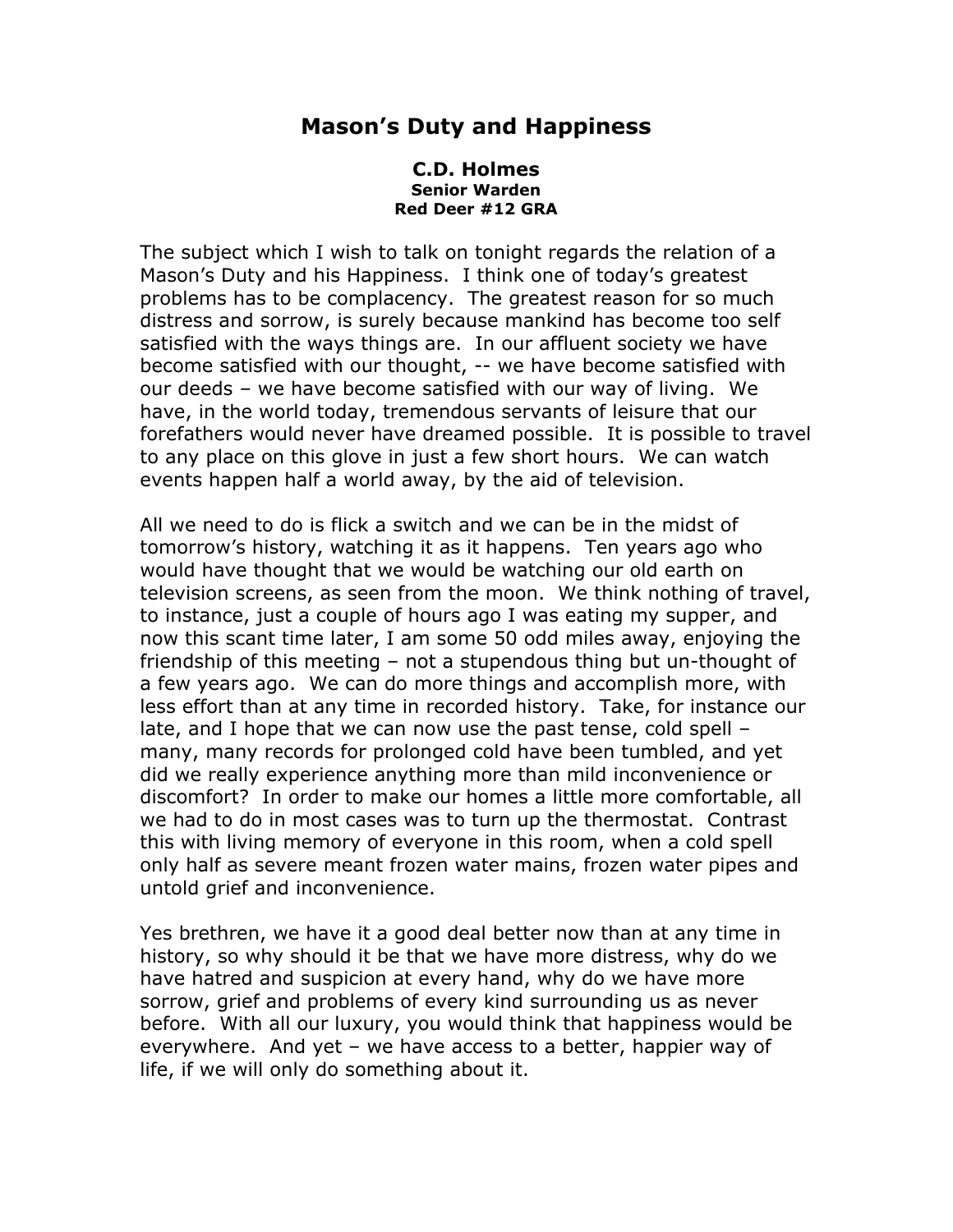I believe that we, as Masons, have within our power, the ability to change the course of greed, hate and selfishness which we seem to be treading, to one of love, prosperity and peace. If all Masons throughout the world would practise outside of the lodge, that which we are taught in it, if we were to the philosophies and teachings of our craft, truly this world would take on a new meaning for everyone.

It has been said that "when the world is at its worst, then Masonry should be at its best. " Mediocrity in Masonry will never do anything toward making this world a better place to live in, but I submit, brethren, that if each and every one of us stood up to be counted, if we would turn our backs on that which is fraudulent, that which is cheap, yes that which goes beyond the circumference of the circle in any part of our lives, and said "I believe that is wrong or I believe that is right", and stick with our beliefs through all oppositions, then we would be well on our way to raising our Masonic edifices to the real and meaningful noble edifices of speculative masons, and thus be doing so, we will become the more efficient operative Masons. Surely this is what we set out to do, when we take our three degrees in the lodge.

Now I think, that when we receive our Master Mason's aprons, and our certificates, all we have really received, is the pass to go on and upward in learning and acting. I think that we should look for more than the obvious in our ritual. For instance, let us ponder the master's query of the Senior Warden – "What induced you to become a Master Mason?" Rather than the obvious in his answer let us look at the answer in another way. – And what is his answer? – "The desire to obtain the secrets of a master Mason, that I might travel in foreign countries…" could this not mean or rather be extended to mean , that I wish to learn the goals of a Master Mason and once I have learned these goals, that I might step out and project myself and my thoughts beyond the mediocrity of that which is right at hand, and get into deeper fields, by working and studying in these foreign lands, or unknown fields – work in those fields and receive the wages, or the product of this learning, and by receiving these – "the better to enable me to support myself and these dependent on me". Now by being better able to support ourselves, could we not mean – the building of a better moral base from which to branch out and hold up ourselves and those dependent on us? And, of course, this can be made much wider than our own particular families – this is the whole universe, to which we are exposed, that becomes dependent – No man is an island unto himself – we are all interdependent, and so, each person we meet or have any dealings with whatsoever, becomes to a certain extent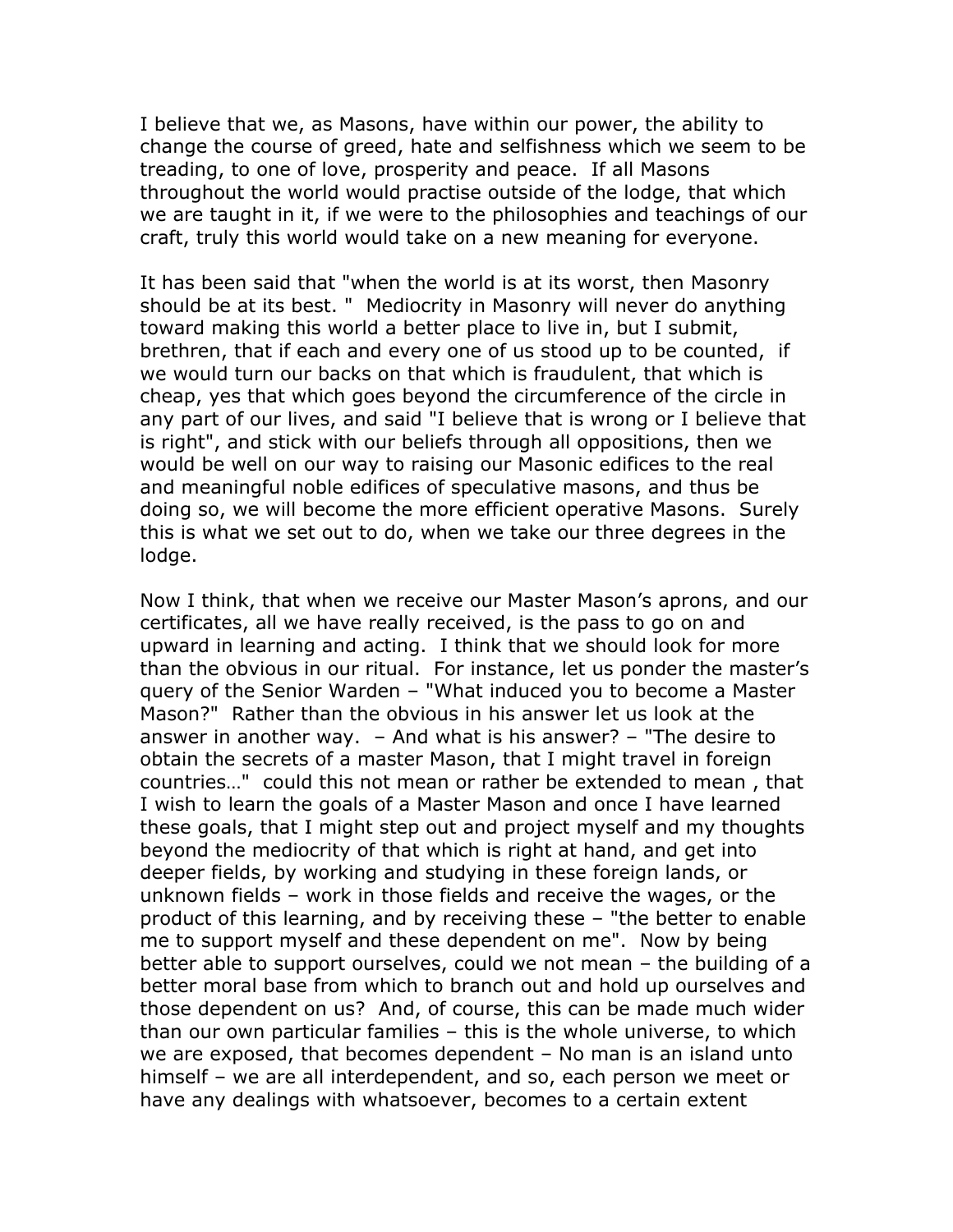dependent upon us for something, and conversely, we are dependent upon them for something. How we discharge our responsibility to this dependency is, of course, up to each one of us individually, and if we take our responsibilities as a master Mason seriously, we will learn to support those dependent upon us and "contribute more liberally to the relief of distressed brother master mason's or their widows and orphans." Again we are inclined to think of this in a temporal sense, and, of course, I believe that we should give monetary help to these unfortunates, but should we not think more of our moral support through visitation and succour? Sometimes the widows and orphans are much better off moneywise by being such, than if they weren't widowed or orphaned. Surely the need is much deeper than temporal. I would say that distressed brother Master Masons are much more likely to be those who have lost the word or key to life – those who, somewhere along the line have found no drawings on their trestleboards, and are therefore temporarily (and I say temporarily because I believe that until such time as life has passed from the body of a Mason, any stoppage or interruption in his labor for the craft is temporary), outside the Craft. We all get the feeling at one time or another, that our efforts are wasted – we think "what's the use" – we try to do that which is right and honest, but is seems that our efforts are lost – again this is when we find that we are without drawings on our trestleboards. Here is where the outstretched hand of a brother can pick us up and help us to get back on track. Could it be that lack of concern on our part, could it be something that we said, or more importantly something we did or did not do that caused this brother to falter and to feel that our Craft is just an empty thing after all? Our duties are to see that we do not let down and cause our brothers or any person at all to go astray because of us.

I feel that we miss a very great opportunity – indeed we are derelict in our duties if we do not take newly raised Masons and nurture and care for them early in their Masonic life and get them desirous of travelling in foreign countries to work and receive Master's wages. This early time in the life of any Mason is the most critical, and I would hazard a guess, that a very great percentage of the people that we lose, or find to be just lukewarm, are that way because we did not exercise our responsibilities to our newly raised brother and bring him on to be active in the Craft. It is so very easy to stop after taking the third degree and sit idly watching what is going on around, and I agree that there are mighty few who will step up and say to the Master, "I want something to do, I want a little responsibility" – on the contrary, he is much more likely to be scared stiff to do anything like giving one of the lectures, or partake in degree work. If for no other reason than